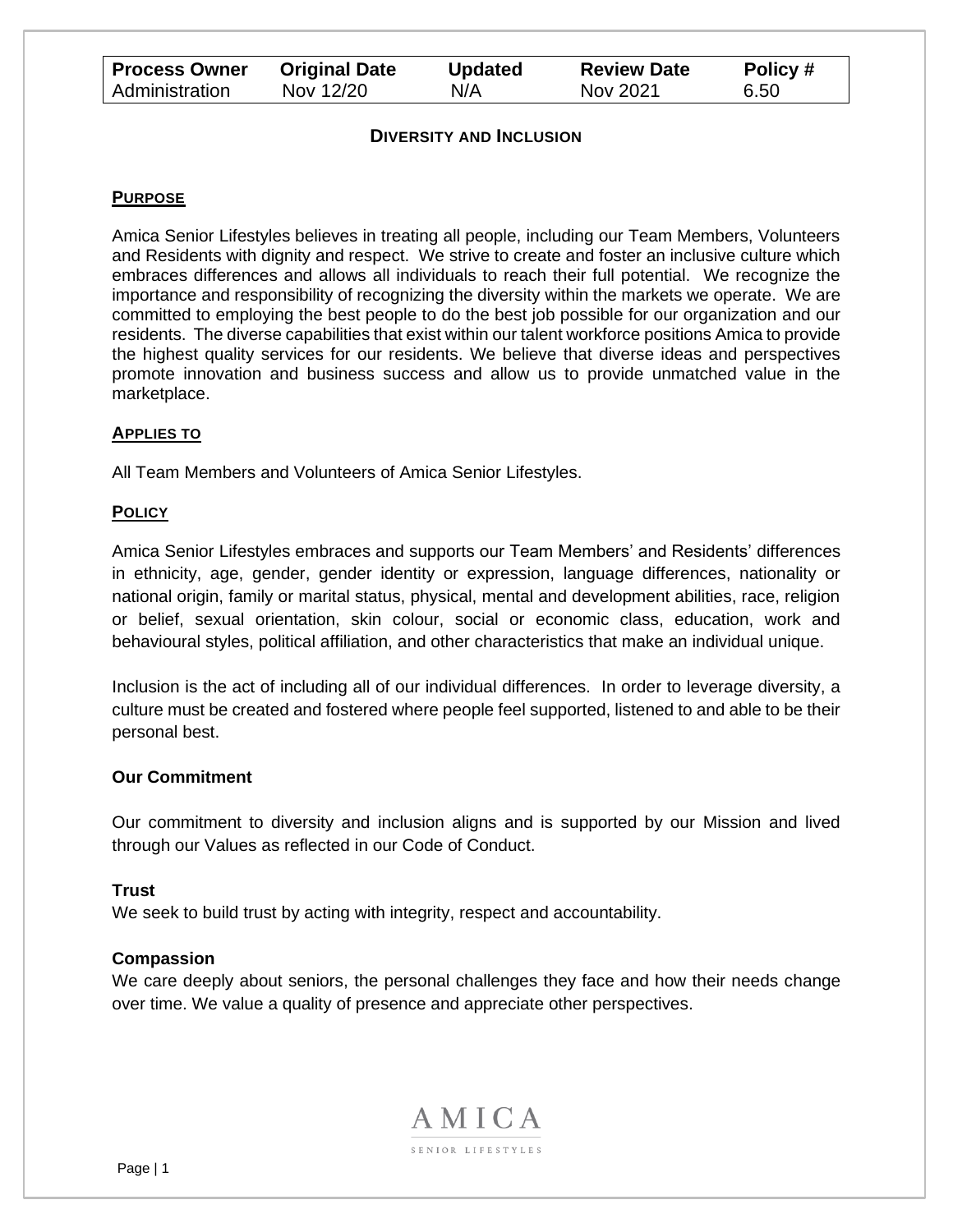| <b>Process Owner</b> | <b>Original Date</b> | <b>Updated</b> | <b>Review Date</b> | Policy # |
|----------------------|----------------------|----------------|--------------------|----------|
| Administration       | Nov 12/20            | N/A            | Nov 2021           | 6.50     |

## **Excellence**

We strive to deliver the highest standard of quality in everything we do. We continuously measure and constantly strive to improve.

## **Teamwork**

We are passionate about working together in a supportive environment that fosters innovation and turns ideas into action.

## **Growth**

We are committed to personal and professional growth. We are humble and driven by a curiosity to learn.

## **Our Principles**

At Amica Senior Lifestyles, we seek to embed key diversity and inclusion principles and practices into our workplaces and culture and strive to:

- Create an environment where team members and volunteers feel their background and lifestyle do not affect perceptions of them by others or affect their opportunities for development and advancement.
- Demonstrate the diversity of our workplace at every level of the organization and in every business area
- Respect differences in perspectives, opinions and insights and ensure team members and volunteers are not alienated or excluded because they don't fit into a set of cultural norms
- Commit to ongoing education for all team members covering topics including conscious and unconscious bias, how to mitigate bias in the workplace, and emerging topics in equity, diversity and inclusion.
- Reject all forms of intimidation, bullying or harassment
- Create a workplace where all team members and volunteers feel comfortable raising concerns to ensure corrective measures can be applied and ignorance overcome.
- Treat everyone with dignity and respect.

In our efforts to promote and value our principles of diversity at Amica, all team members and volunteers are expected to ensure that there is a work environment free of all forms of discrimination, racism and harassment.

# **Equal Opportunity**

At Amica Senior Lifestyles, all aspects of the employment relationship, including but not limited to hiring, promotions, training and development, compensation and benefits are based solely on merit and on the individual's qualifications as they relate to the particular job. Amica is committed